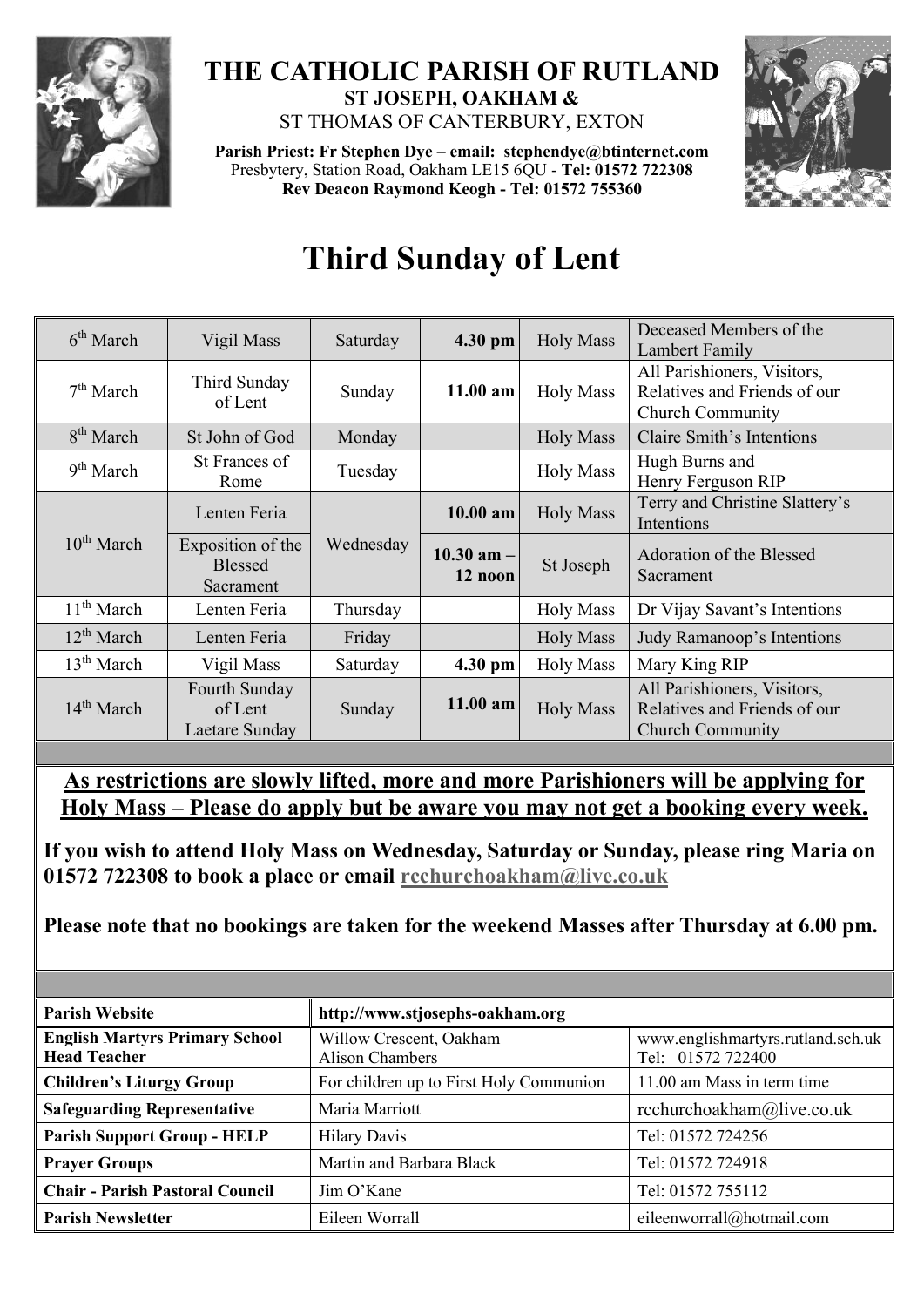**Please pray for the following who are ill:** *Colleen Lully, Mary Hurst, Sarah Ennis, Marie-Jeanne LloydHughes, Philip Quinn, Teresa Thompson, Claire Smith, Sharon Larkworthy, Halina Woolford, Elizabeth Fay, Myra Smith, Janet and Barry Chalmers-Stevens, Fr David Bowler, Annie Welsh, Daniel Dopson, Floss Jepson, Joy Widdows, Krystyna Chritchlow, Sally Blythin, Dennis Trevor, Richard Goodger, Jim Whalley, Anne Stevenson, Fr John Trenchar, Elisabeth Simpson, Florence Valentine, Alison Pepperdine. Neil Mackenzie, David Price, Brian Jiggins and Fr Kevin Gradwell*  If you cannot see your loved one's name in this sick list online you need to sign a consent form – please email Maria at [rcchurchoakham@live.co.uk](mailto:rcchurchoakham@live.co.uk)

**Anniversaries**  *Frederic Hudson, Emma Gardner, Beatrice Tyler, Michael O'Rourke, Kath Houlden, Elizabeth Hawthorne, Patricia Beckett, Andrew Seale, Hugh Burns, Henry Ferguson, James Rouse, Manuela Cox, Atelia Leandro, Mary Rathbone, Richard McCarthy, Paul Keany, Peter Rafferty, Vera Williamson, John Wyatt, Leslie Gauntlett, Patricia Maiden, Thomas Ruane and George Stephens*

|                                                                                              |                                         | <b>Spiritual Communion</b>                                                                                                                                                                                                                                                                                                                                                                       |
|----------------------------------------------------------------------------------------------|-----------------------------------------|--------------------------------------------------------------------------------------------------------------------------------------------------------------------------------------------------------------------------------------------------------------------------------------------------------------------------------------------------------------------------------------------------|
| <b>Last Week's Collection</b><br>Envelopes<br>Loose Plate<br><b>Standing Orders</b><br>Total | £167.00<br>£45.00<br>£650.00<br>£862.00 | My Jesus,<br>I believe that You are present in the Most Holy Sacrament.<br>I love You above all things,<br>and I desire to receive You into my soul.<br>Since I cannot at this moment receive You Sacramentally,<br>come at least spiritually into my heart.<br>I embrace You as if You were already there<br>and unite myself wholly to You.<br>Never permit me to be separated from You. Amen. |

**Bishop Patrick's Lenten Talks** - You are invited to join Bishop Patrick and people from across the diocese this Lent in reflecting on our relationship with God. To be a disciple of Jesus means to know and love him, but to also know we are known and loved by him too. Bishop Patrick will give two talks on Zoom exploring God's Love for us and how we can respond to it.

1. **Knowing the Heart of God** (clearing false images of God that we may carry around with us)

- **Thursday 11th March, at 7pm**

2) **Knowing the Love of God** (understanding our identity as God's sons and daughters)

- **Thursday 25th March, at 7pm.**

Each talk will include input from Bishop Patrick, a time for questions and answers, and small group discussion. You can register for one or both talks on the diocesan website: [www.dioceseofnottingham.uk](http://www.dioceseofnottingham.uk/)

**The Nottingham Roman Catholic Diocesan Education Service** is seeking to appoint a Deputy Director of Education who will provide a strategic lead in the areas of Catholic Life, Formation, Inspection, Religious Education and Collective Worship.

For further information / application pack or if you wish to arrange an informal conversation with the Director of Education, please contact Julie Sweeney: [julie.sweeney@nottingham-des.org.uk](mailto:julie.sweeney@nottingham-des.org.uk) **Closing date 30 March 2021**

**Stations of the Cross** Thank you to our Parishioners who joined Deacon Raymond for the Stations of the Cross last night. It was so lovely. Here is the link for next week.

**Deacon Raymond** will be doing the Stations of the Cross on ZOOM on a Friday evening at 7.00 pm – details below.

Join Zoom meeting: Join Zoom Meeting

<https://us02web.zoom.us/j/7519944311?pwd=NU9jaUFNQS93Vm1GbTZVNDFuVG01UT09>

| <b>Critters for Sale – Aid for Chad and Peru</b> There                                                  | <b>CAFOD Family Fast Day</b> Many thanks to those |  |
|---------------------------------------------------------------------------------------------------------|---------------------------------------------------|--|
| will be a stall after Mass on Saturday, Sunday and                                                      | who have already donated following CAFOD Family   |  |
| Wednesday for you to buy your Aid for Chad and Peru   Fast Day. If you have not yet contributed, please |                                                   |  |
| Critters - $cost \pounds2.50$ each (Easter eggs).                                                       | bring in your envelopes to Church asap.           |  |

**Faith in Families** It is time for the half yearly collection of the Faith in Families collection boxes. Faith in Families are feeling the struggle as their voluntary income has taken a huge hit during COVID-19. Can you help bring a smile to the faces of vulnerable children who need our help. Please leave your collection boxes in the Church porch for the attention of Mair O'Kane, to give a one-off donation or set up a regular gift, visit our website: **[www.faithinfamilies.org](http://www.faithinfamilies.org/)**. Thank you.

**CAFOD Walk for Water –10,000 steps for 40 days of Lent** A parishioner (80 yrs young!!) is doing this challenge. If you would like to sponsor her, the just giving link is below:

<https://walk.cafod.org.uk/fundraising/walk-for-water610>

**Planned Giving Scheme - Envelope holders** If you are concerned about not being able to donate weekly, you may wish to contribute via the parish bank account. If so, please contact Maria at **[rcchurchoakham@live.co.uk](mailto:rcchurchoakham@live.co.uk)** Many thanks.